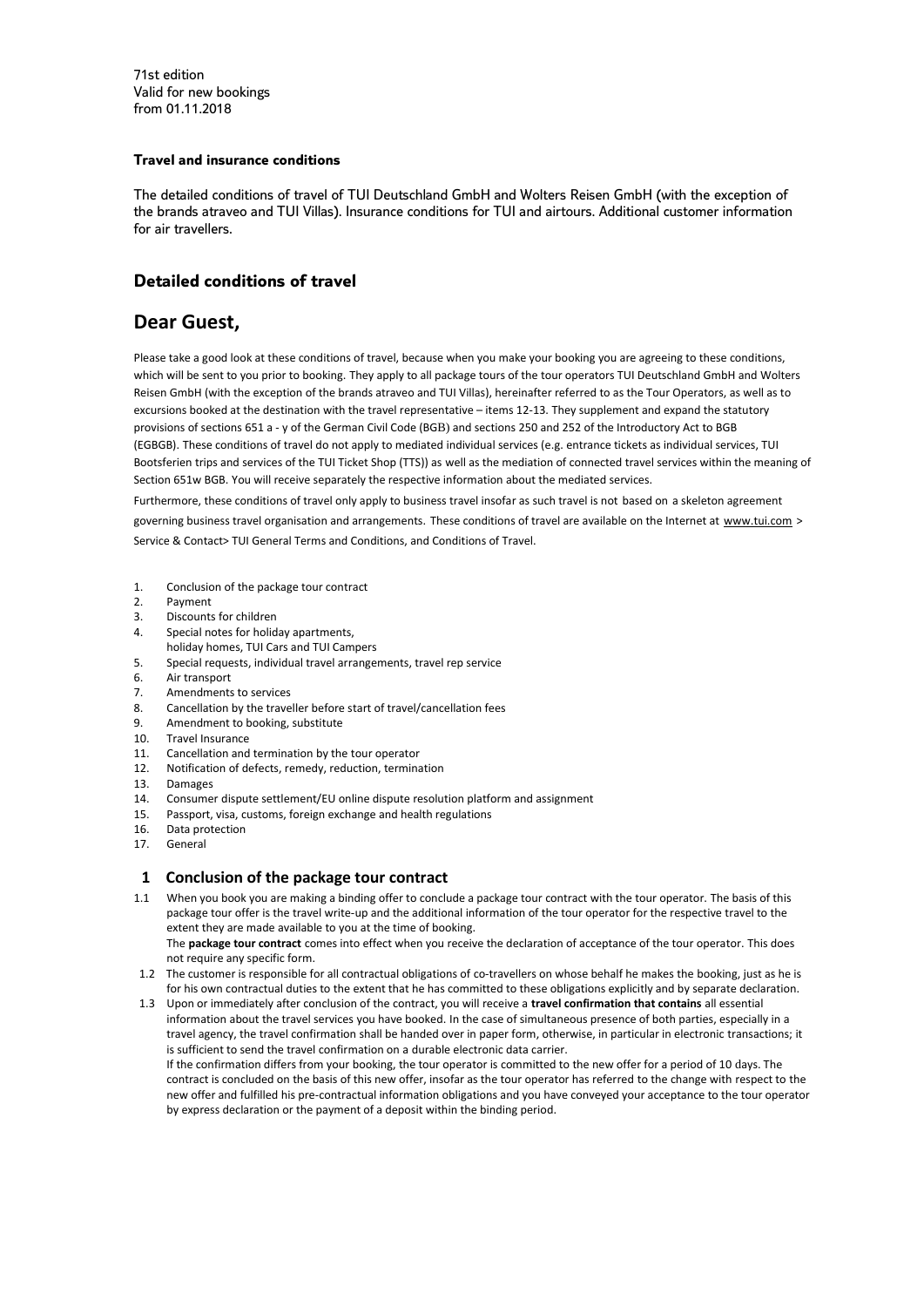- 1.4 The pre-contractual information given by the tour operator about the essential characteristics of the travel services, the travel price and all additional costs, the terms of payment, the minimum number of participants and the flat rates for cancellation (in accordance with Section 250 (3) nos. 1, 3 to 5 and Section 7 EGBGB) are not part of the package tour contract only if this is expressly agreed between the parties.
- 1.5 Please note that according to sections 312 (7) and 312g (2) sentence 1 no. 9 BGB for package tour contracts pursuant to sections 651a and 651c BGB, which are concluded at a **distance** (letters, telephone, fax, email, SMS, broadcasting, telemedia, online services), there is no right of revocation, but only the legal rights of cancellation and termination, in particular the right to cancel according to Section 651h BGB (see also item 8). However, a right to revocation exists if the contract for travel services pursuant to Section 651a BGB was concluded outside of business premises, unless the oral proceedings on which the conclusion of the contract is based were conducted on the prior order of the customer; in the latter case, there is no right of revocation.

## **2 Payment**

- 2.1 The tour operator has taken out bankruptcy insurance with the German Travel Insurance Association VVaG (DRS) to safeguard customers' funds. The confirmation includes the respective **insurance certificate** plus details of the amounts for the deposit and the final payment and, if applicable, for cancellation.
- 2.2 The **deposit** amounting to 25% of the total price will be due upon conclusion of the contract and delivery of the confirmation. For offers from XTUI, Fly & Mix and ticket packages consisting of musical/show ticket and accommodation, the deposit is 40% of the total price. The costs for travel insurance are due in full together with the deposit.
- 2.3 The **final payment** is due 4 weeks prior to departure if it is certain that your trip as booked will be carried out and your **itinerary** is either at your disposal at your sales office (e.g. travel agency, online travel agency, call centre) or is sent to you as agreed. For **bookings at short notice** (from the 30<sup>th</sup> day before departure), the entire travel price is due immediately.
- 2.4 The fee for cancellation (see item 8) or any administrative charges and fees for amendments (see item 9) are due immediately. 2.5 **Payment directly to the tour operator**
- 2.5.1 For SEPA direct debit payment to the tour operator (possibly through the sales outlet) you have to provide authorisation that allows the respective due amount (down and final payment) to be withdrawn from your current account. The authorisation is part of the confirmation.
- 2.5.2 Many of the tour operator's brands allow you to pay for your trip with a credit card. The tour operator will need (possibly through the sales outlet) your address or, if applicable, the address of the document recipient as well as your consent for debiting your credit card.
- 2.5.3 You can pay for tours with TUI Deutschland by bank transfer up to 30 days before departure. In the case of tours booked over the Internet with the tour operator Wolters Reisen GmbH (with the exception of the brands atraveo and TUI Villas) you can pay up to 8 weeks before departure. The tour operator will need the booker's first and last names, complete address, telephone number and email address.

### 2.6 **Payment at the sales outlet**

In exceptional cases, both the down payment and, when you receive the itinerary, the payment of the remaining tour price can be made at your sales outlet.

- 2.7 **Changes to the agreed payment method** can only be made up to 35 days prior to departure and only for outstanding payments.
- 2.8 If you have not received the **itinerary** 4 days before travel at the latest, please contact your sales outlet immediately. For shortnotice bookings or changes to the tour made within 14 days prior to departure, you will receive your itinerary the same way as for bookings made further in advance. In your own interest, we ask you to carefully check the itinerary upon receipt.
- 2.9 If due payments are not paid or not fully paid and you do not pay even after a reminder with a grace period, the tour operator can withdraw from the respective contract unless there is already at this time a significant travel defect. In case of withdrawal from the travel contract in the sense of the previous sentence, the tour operator may demand compensation for cancellation fees in accordance with items 8.2, 8.5. If you do not make payments despite the due date, the tour operator also reserves the right to charge a reminder fee of € 1.50 for the second reminder. Your right to prove that substantially lower or no costs were incurred remains unaffected.
- 2.10 Costs for ancillary services such as for the procurement of visas, etc. are, unless expressly and explicitly included, not part of the tour price. If such costs arise, please pay them to the sales outlet.

# **3 Discounts for children**

The decisive age is the **age of children when they travel**. Irrespective of this, each accompanying child and their age must be stated at the time of booking.

For the extent of the children's discounts, please refer to the respective service description.

In the context of package arrangements children under the age of 2 fly free of charge on charter flights but without the right to a seat in the aircraft and provided there is one adult accompanying person per child. In the context of package arrangements with scheduled air carriers and in the case of pure flight arrangements (charter or scheduled flight), for children under the age of 2 the costs of the service provider (the airline) are passed on to the booker without any right to the child to occupy a seat. If the wrong age is given, the tour operator is entitled to charge the difference to the proper travel price plus an administrative fee of € 50.

Your right to prove that substantially lower or no costs were incurred remains unaffected.

# **4 Special notes for holiday apartments, holiday homes, TUI Cars and TUI Campers**

Consumption-dependent additional costs or those costs for additional services you request are not included in the travel price. Unless otherwise stated in the service description, such costs are to be paid directly on-site. The holiday apartment/holiday house/camper may only be occupied by the number of adults and children stated in the service description and stated in the confirmation.

The specified arrival and departure dates are binding. Upon delivery of the keys, a reasonable amount (deposit) may be required as collateral for any damage or on-site consumption-related charges. Repayment or offsetting is made if the accommodation unit and the inventory have been returned in a clean condition at the end of the stay.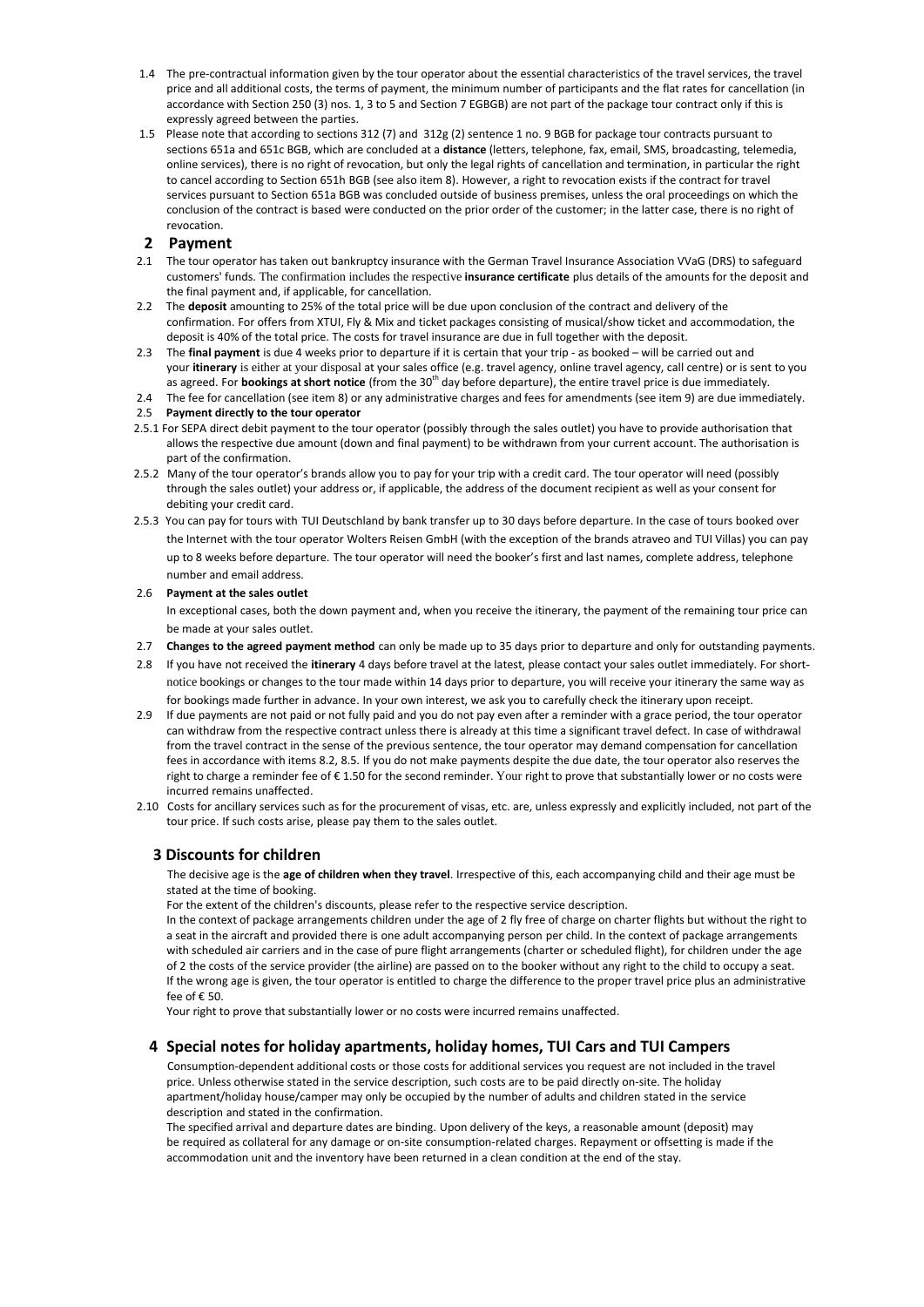# **5 Special requests, individual travel arrangements, travel rep service**

## 5.1 **Special requests**

- 5.1.1 Sales outlets may accept **special requests** only if they are referred to as non-binding. The tour operator will endeavour to meet your request for special services that are not advertised, for instance, adjacent rooms or rooms in a specific location. Sales outlets are not entitled, either before or after the conclusion of the travel contract, to give undertakings or make agreements that differ from service descriptions or travel contracts already concluded without written confirmation from the tour operator or unless they have been specifically authorised to do so. Please note that only the same type of board can be booked within the same occupancy unit. This also applies to accompanying children.
- 5.1.2 A maximum administrative fee of € 50 per traveller per week is charged for processing **individual travel arrangements** deviating from the respective service description.
- 5.1.3 In the case of **flight and/or hotel amendments** requested by travellers in the destination, the tour operator reserves the right to charge a reasonable administrative fee per person in addition to any additional costs that may arise. Flight amendments are not possible for offers from XTUI.
- 5.1.4 Bringing **pets** is only permitted if the service description expressly permits this.

### 5.2 **Extending the trip**

If you want to stay longer at your holiday destination, please contact your travel representative or the local representative of the tour operator as early as possible. We are happy to extend your stay if appropriate accommodation and return journey options are available. The cost of an extension is payable locally. Please note the rates and conditions that apply to your return journey as well as the validity period of your travel insurance and any required visa. Extending travel arrangements is not possible for tours with XTUI.

### 5.3 **Travel representative service and customer assistance**

The tours offered include on-site, local travel rep services; in most holiday resorts this means travel guides from the tour operator or local representatives of the tour operator (e.g. landlords of holiday apartments). Otherwise, you will find contact information in your itinerary, on www.my-tui.info, on the MY TUI smartphone app and in your hotel. In the case of complaints, please refer to the special notes under item 13.7.2.

## **6 Air transport**

### **6.1 Operating air carrier/EU Air Safety List**

Under Regulation (EC) 2111/2005 of 14.12.2005 the tour operator is obliged to inform you at the time of booking about the identity of the operating air carrier(s). If the operating air carrier is not yet known at the time of booking, you must first be informed of the identity of the likely operating air carrier(s). As soon as the identity is finally determined, you will be informed accordingly. In the event of a change of the operating air carrier after booking, you must be notified of the change as soon as possible.

The blacklist of air carriers subject to an operating ban in the EU (Air Safety List) can be found at https://ec.europa.eu/transport/sites/transport/files/air-safety-list\_en.pdf.

### 6.2 **Stopovers**

The tour operator points out that there may be intermediate stops on direct flights due to flight and technical programme reasons.

6.3 You are strongly recommended to carry **money, valuables, technical equipment and medicines** in your hand luggage only.

# **7 Amendments to services**

- 7.1 **Before the conclusion of the contract** the tour operator can make a change at any time in the service descriptions, of which the traveller is of course notified before booking.
- 7.2 Changes to essential travel services in relation to the agreed content of the travel contract that become necessary **after conclusion of the contract and prior to departure** and that are not made contrary to good faith by the tour operator are only permitted insofar as they are not significant and do not affect the overall quality and scope of the booked travel. Any warranty claims remain unaffected, in particular insofar as the changed services are subject to defects.
- 7.3 The tour operator is obliged to notify the customer on a durable data carrier about changes in services immediately after becoming aware of the reason for the change. If necessary, it will offer the customer a free change or a free withdrawal. For a replacement air carriage due to a change of airport, the train-to-flight ticket (see 13.6) is included in your itinerary.
- 7.4 In the event of any significant change in any essential feature of the travel services or deviation from the customer's specific requirements that have become part of the package tour contract, the customer is entitled within a reasonable time limit set by the tour operator at the same time the change is notified to either accept the change or to withdraw from the package tour contract free of charge or to request participation in a replacement trip if the tour operator has offered him such a trip. The customer has the choice to respond to the message of the tour operator or not. If the customer responds to the tour operator, then he can either agree to the contract amendment, request participation in a replacement trip, if such a was offered, or withdraw from the contract free of charge.

If the customer does not respond to the tour operator or does not respond within the set deadline, the notified change will be deemed accepted.

The customer shall be informed in a clear, understandable and emphatic manner in the statement of notification in line with item 7.3.

- 7.5 Any warranty claims remain unaffected as far as the changed services are flawed. If the tour operator has lower costs for the implementation of the modified travel or replacement trip of equivalent quality, the customer shall be reimbursed the difference in accordance with Section 651m (2) BGB.
- 7.6 In the case of cruises only the captain can make decisions about changes to the journey time and/or routes that are necessary, for example, for safety or weather reasons.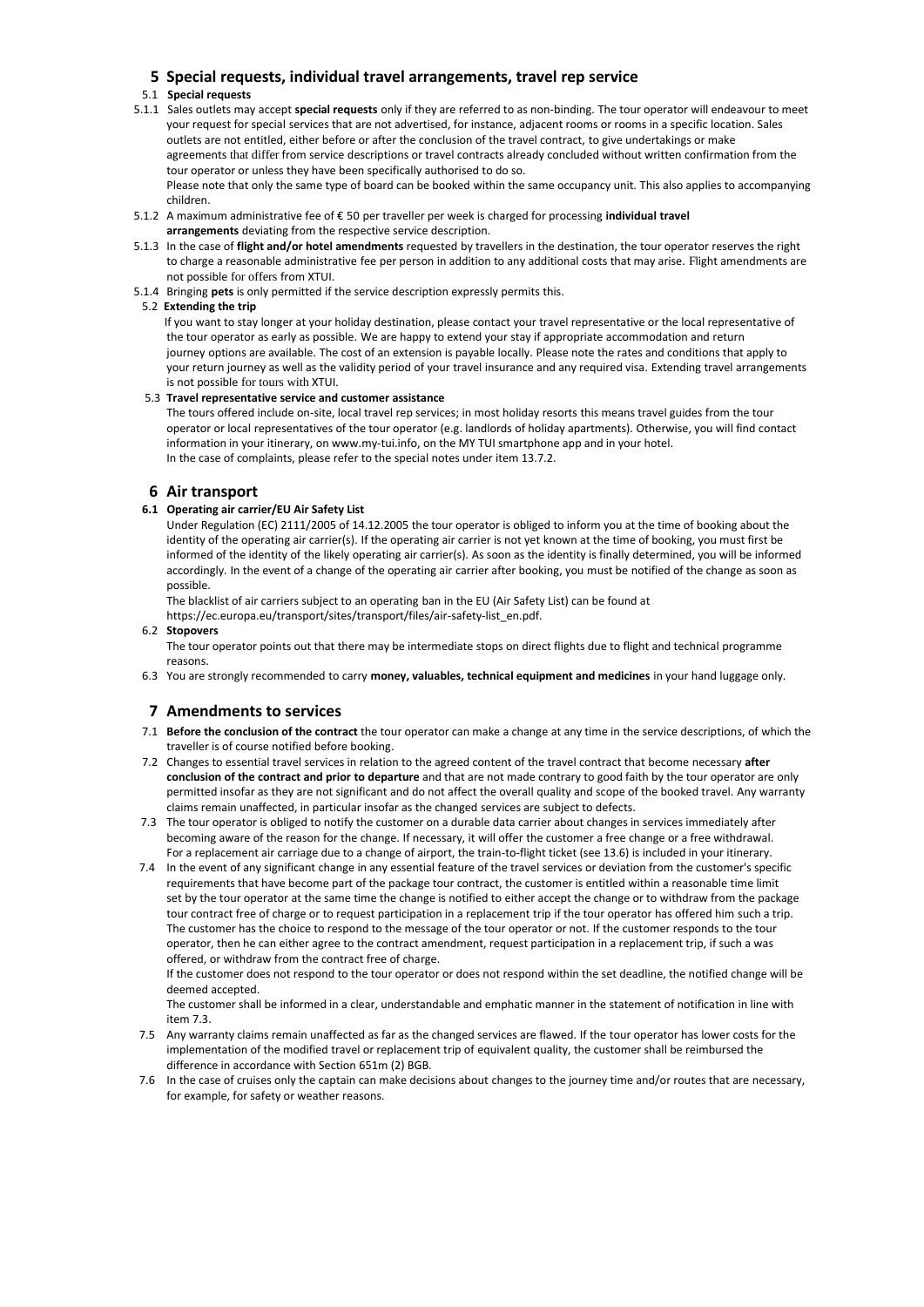# **8 Cancellation by the traveller before start of travel/cancellation fees**

- 8.1 The customer can withdraw from the package tour contract at any time prior to departure. The notice of cancellation must be made to the tour operator. If the trip was booked through a travel agent, the notice of cancellation can be made to the travel agent. The customer is advised to notify his cancellation on a durable medium.
- 8.2 If the customer cancels before the start of the journey or if he does not start the journey, tour operator loses the claim to the travel price. Instead, the tour operator may demand reasonable compensation unless the cancellation is the responsibility of the latter, or if no extraordinary circumstances occur at the destination or in the immediate vicinity, which affect the performance of the package tour arrangement or the transport of persons to the destination. Circumstances are deemed unavoidable and extraordinary if they are not under the control of the tour operator and their consequences could not have been avoided even if all reasonable precautions had been taken.

The cancellation fees are set out under 8.4 below. They are based on the travel price minus the value of the expenses saved by the tour operator and less what the tour operator makes from other uses of the travel services. The following flat rates also take into account the period between the notification of cancellation and the start of the journey. If the customer so requests, the tour operator shall justify the cancellation fee applied. The customer is also free to provide evidence that the tour operator's fees are significantly lower than the compensation demanded.

- 8.3 Cancellation fees are also due if a traveller does not arrive in good time with respect to the time stated in the travel documents at the respective departure airport or departure location, or if the trip cannot be commenced due to the absence of travel documents for which the tour operator is not responsible, such as passport or necessary visa.
- 8.4 The flat-rate compensation for cancellation is usually **per** p**erson/per accommodation unit**:

|  | 8.4.1 Standard compensation fees:                                                                              |     |     |  |  |
|--|----------------------------------------------------------------------------------------------------------------|-----|-----|--|--|
|  | until 31 <sup>st</sup> day before departure                                                                    | 25% |     |  |  |
|  | from 30 <sup>th</sup> day before departure                                                                     | 40% |     |  |  |
|  | from 24 <sup>th</sup> day before departure                                                                     | 50% |     |  |  |
|  | from 17 <sup>th</sup> day before departure                                                                     | 60% |     |  |  |
|  | from 10 <sup>th</sup> day before departure                                                                     | 80% |     |  |  |
|  | from 3 <sup>rd</sup> day before departure to the day of<br>start of travel or if you do not start your journey |     |     |  |  |
|  |                                                                                                                |     | 90% |  |  |
|  | a final contract and a state.                                                                                  |     |     |  |  |

of the travel price

# 8.4.2 **Exceptions to the standard compensation policy:**

**A Holiday apartments/houses/caravan parks, also for bus and train travel, motorcycle round trips, golf packages (unless included in tours in the sense of 8.4.1), airtours private travel and TUI á la carte**

| until 46 <sup>th</sup> day before departure                           | 25 % |     |  |  |  |  |
|-----------------------------------------------------------------------|------|-----|--|--|--|--|
| from 45 <sup>th</sup> day before departure                            | 50%  |     |  |  |  |  |
| from 35 <sup>th</sup> day before departure                            | 80%  |     |  |  |  |  |
| from 3 <sup>rd</sup> day before departure to the day of               |      |     |  |  |  |  |
| start of travel or if you do not start your journey                   |      | 90% |  |  |  |  |
| of the travel price                                                   |      |     |  |  |  |  |
|                                                                       |      |     |  |  |  |  |
| B Cruises, special programmes, activity programmes, camper programmes |      |     |  |  |  |  |

| B Cruises, special programmes, activity programmes, camper programmes |     |  |  |  |  |  |  |
|-----------------------------------------------------------------------|-----|--|--|--|--|--|--|
| until 31 <sup>st</sup> day before departure                           | 25% |  |  |  |  |  |  |
| from 30 <sup>th</sup> day before departure                            | 40% |  |  |  |  |  |  |
| from 24 <sup>th</sup> day before departure                            | 50% |  |  |  |  |  |  |
| from 17 <sup>th</sup> day before departure                            | 60% |  |  |  |  |  |  |
| from 10 <sup>th</sup> day before departure                            | 80% |  |  |  |  |  |  |
| from 3 <sup>rd</sup> day before departure to the day of               |     |  |  |  |  |  |  |
| start of travel or if you do not start your journey                   | 90% |  |  |  |  |  |  |
|                                                                       |     |  |  |  |  |  |  |

of the travel price

**C** For only **mediated tickets**, e.g. for musicals, the cancellation conditions of the respective provider, which will be communicated to you when booking, apply.

#### **D For XTUI and** ticket packages consisting of a musical/show ticket and accommodation, **the following cancellation fees apply:**

until  $31<sup>st</sup>$  day before departure  $40%$  $\frac{1}{2}$  from 30<sup>th</sup> day before departure 55% from  $24<sup>th</sup>$  day before departure 65% from  $17<sup>th</sup>$  day before departure 75% from  $10^{th}$  day before departure  $85%$ from 3<sup>rd</sup> day before departure to the day of start of travel or if you do not start your journey 95% of the travel price

**E For separately marked top offers and for selected, short-notice or reduced-price specials, the following cancellation fees apply:**

until  $31<sup>st</sup>$  day before departure 25%<br>from  $30<sup>th</sup>$  day before departure 45% from  $30<sup>th</sup>$  day before departure from 24<sup>th</sup> day before departure 65% from  $17^{th}$  day before departure  $75%$  $from 10<sup>th</sup>$  day before departure  $85%$ from 3<sup>rd</sup> day before departure to the day of start of travel or if you do not start your journey 95% of the travel price

**F For special products of the tour operator** Wolters Reisen GmbH (with the exception of the brands atraveo and TUI Villas) (round trips in cooperation with Gebeco as well as cruises with Hurtigruten, Iceland Pro Cruises, Hansa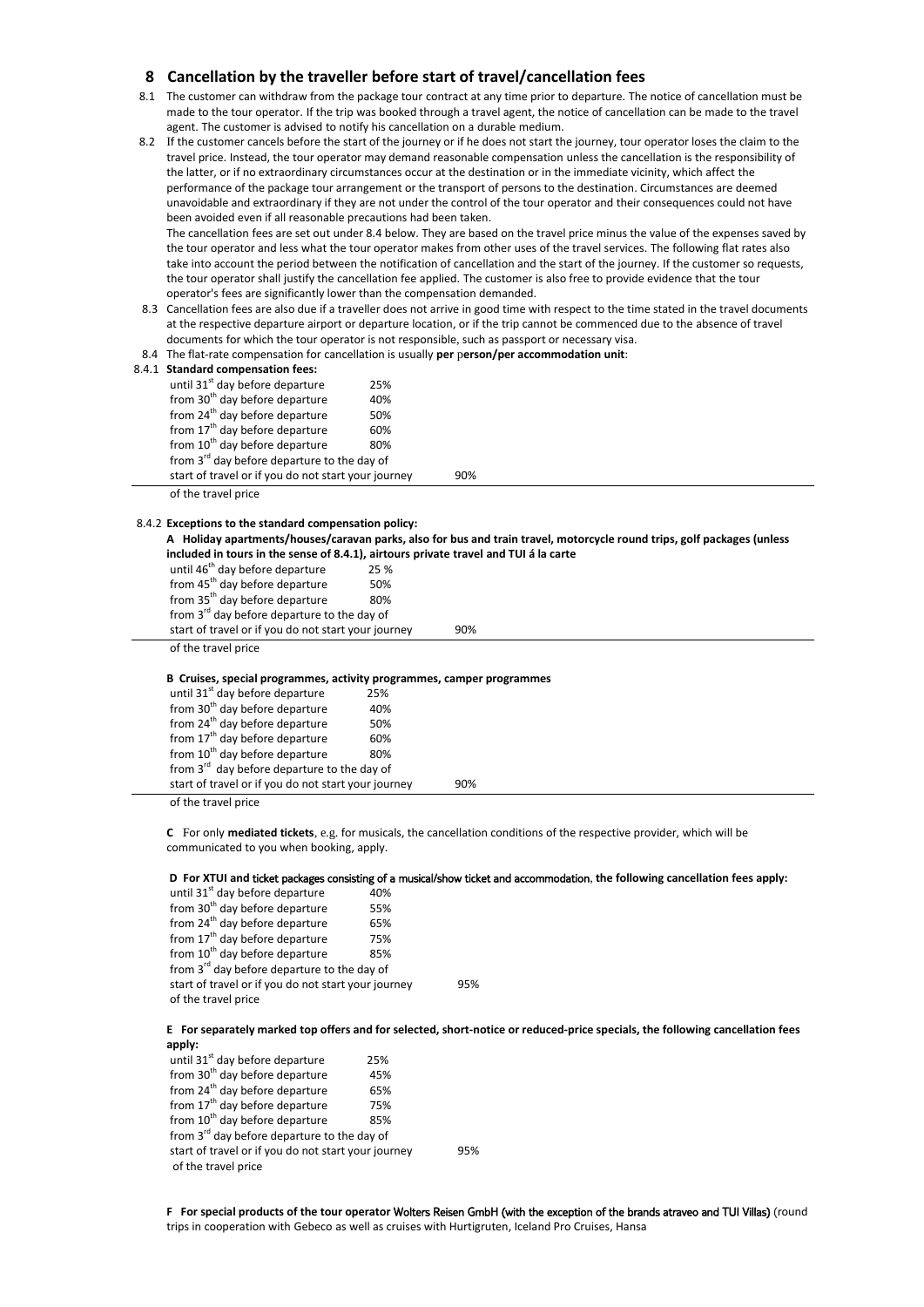Touristik, Oceanwide Expeditions, G Adventures, Plantours Cruises, Nicko Cruises and Göta Kanal), different conditions apply and will be communicated prior to booking.

- For TUI Cars cancellation fees of 90% will be charged only for cancellation 24 hours prior to start of outbound journey. 8.5 The tour operator reserves the right to demand **higher, individually calculated compensation** instead of the flat-rated amounts above if the tour operator can prove that it has or will incur significantly higher expenses than the respective flat-rated compensation. In this case, the tour operator is obliged to quantify and substantiate the compensation demanded taking into account the saved expenses and any other use of or utility gained from the travel services in question.
- 8.6 If the tour operator is obliged to refund part or all of the travel price as a result of a cancellation, it must immediately, but in any event within 14 days after receipt of the cancellation notice make such refund.
- 8.7 Your right to have a substitute person take your place is made by making a suitable declaration on a durable medium within a reasonable period of time prior to the date of the start of outbound journey (see 9.2 below) remains unaffected by the above conditions. In each case, such a declaration is deemed timely if it is received by the tour operator no later than seven days before the start of outbound journey.

# **9 Amendment to booking, substitute**

9.1 The tour operator shall at your request and as far as practicable modify the confirmation (amended booking) by the 31<sup>st</sup> day before departure or when traveling as defined in 8.4.2 A until the 46<sup>th</sup> day before departure. An amended booking is deemed to be changes to your travel date, destination, place of departure, accommodation or transportation. For this a separate fee of € 50 is charged per person. Additional costs incurred by service providers (e.g. airlines) will be charged separately. Therefore, please pay due attention to the correct spelling of your name as stated on your passport. In addition, the following applies:

In the event of a change in carriage, accommodation (other than changes within the booked accommodation) or the travel date, the travel price for the changed services will be recalculated on the basis of the then applicable prices and conditions. In the case of a change within the booked accommodation (e.g. change of room category, type of board or occupancy of booked room), the price for the changed services will be re-calculated on the basis of the hitherto applicable booking prices and conditions. Changes made after the deadlines mentioned above (e.g. for air travel/standard fees from the 30<sup>th</sup> day before departure) as well as changes over the period of validity of the service description (item 1.1) on which the booking is based can only be made after cancelling the travel contract at the conditions according to item 8.4 with simultaneous new booking. In addition, amendments to flights, changes to travel dates, destination and date of travel with travel arrangements offered by XTUI and specially marked travel packages containing scheduled air fares may only be made after the cancellation of the travel contract under the conditions set forth in 8.4 with simultaneous new booking.

9.2 Within a reasonable period of time prior to departure, the traveller may declare on a durable medium that a **third party** enters into his rights and obligations under the travel contract. The declaration is deemed timely if it is received by the tour operator at least seven days before the start of the journey.

The tour operator may object to the entry of the third party instead of the traveller if the third party does not fulfil contractual travel requirements.

If a third party replaces the booked traveller, the tour operator is entitled to charge a flat rate charge of  $\epsilon$  10 to meet administrative costs incurred by the replacement person. Actual additional costs incurred by service providers (e.g. airline companies) will be charged separately. The tour operator must provide the traveller with proof of the amount of additional costs incurred by substituting the third party. The traveller shall retain the right to prove that no costs were incurred or substantially lower costs were incurred than those claimed by the tour operator for the substitution. The booked traveller and the replacement person are jointly liable for the travel price and the costs incurred by the substitution.

# **10 Travel insurance**

The tour operators recommend taking out a comprehensive travel insurance package, in particular one which includes travel cancellation insurance (also bookable separately), as well as insurance to cover repatriation costs in case of accident or illness. Please note the special offers in the respective service descriptions. You can find details on insurance coverage appended to these conditions of travel or can contact your local outlet for such details.

# **11 Cancellation and termination by the tour operator**

11.1 The tour operator can **terminate** the **travel contract** without notice if the tour operator is substantially disrupted in delivering the travel arrangements by the traveller despite a corresponding warning by the tour operator. The same applies if a traveller behaves contrary to the contract to such an extent that the immediate cancellation of the contract is justified. The tour operator reserves the right to receive payment of the remaining travel price. The traveller responsible for the disruption shall be liable for any additional costs for the return transport.

However, the tour operator must credit the disruptive traveller with the value of saved expenditures as well as those advantages which are obtained from another use of unused services, including any reimbursements by service providers.

- 11.2 The tour operator can terminate the travel contract if the **minimum number of participants** specified in the description of services, in the pre-contractual information or in the confirmation is not reached and the traveller is notified accordingly up to 5 weeks prior to departure. The tour operator will inform the traveller, of course, if it becomes apparent at an earlier point in time that the minimum number of participants cannot be attained. The notice of termination will be sent to the traveller without delay. You will be refunded the paid travel price immediately, but in any case within 14 days after receipt of the termination.
- 11.3 The tour operator may withdraw from the contract prior to departure if it is prevented from fulfilling the contract due to unavoidable, exceptional circumstances; in this case it must declare the cancellation immediately after becoming aware of the reason for cancellation. If the tour operator cancels the contract, it loses the claim to payment of the agreed travel price.
- 11.4 Travel advice from the German Federal Foreign Office is available on the Internet at www.auswaertiges-amt.de as well as by calling (030) 5000-2000.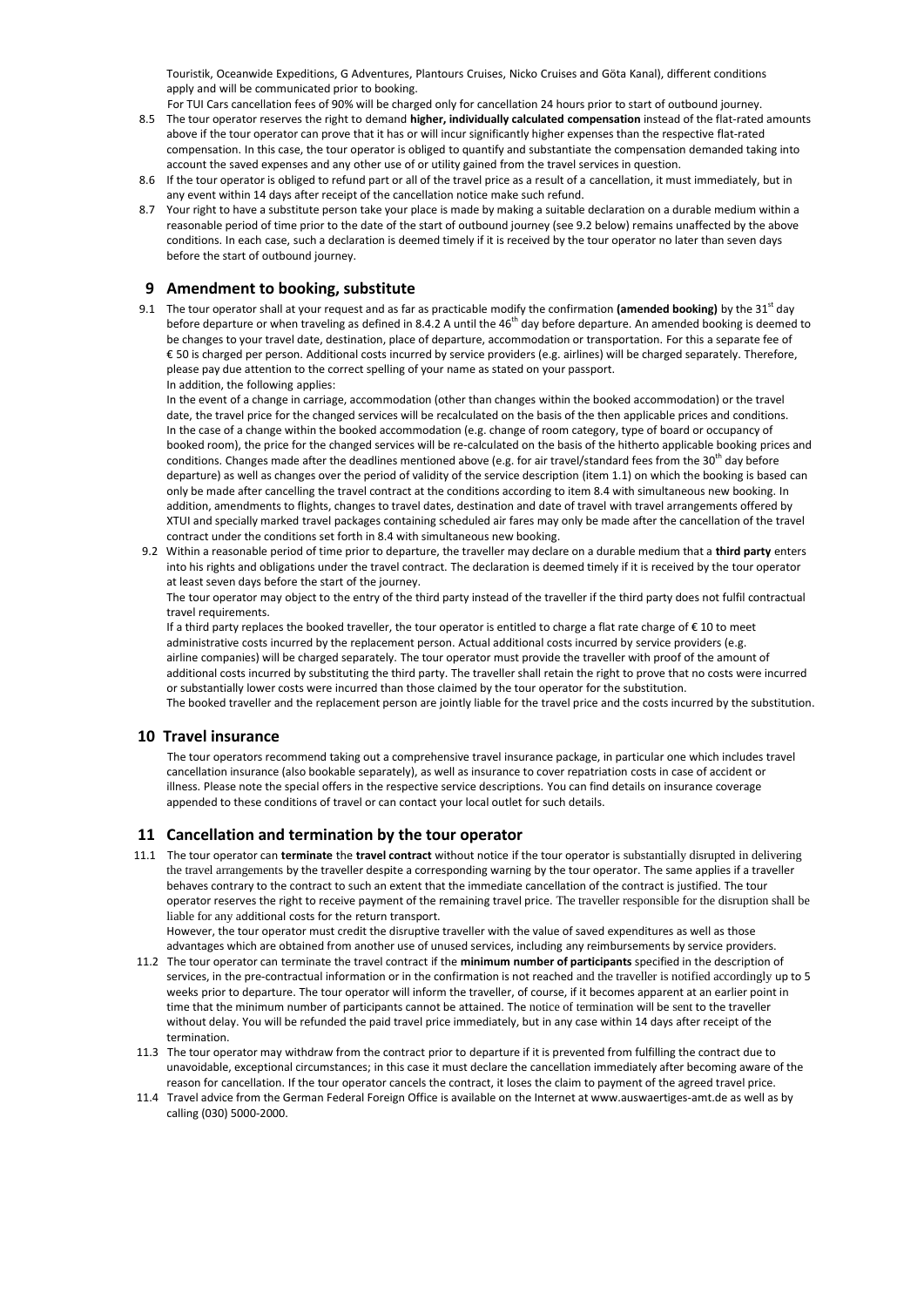# **12 Notification of defects, remedy, reduction, termination**

- 12.1 If a travel service is not delivered or not delivered free of defects, the traveller can demand **redress.** The tour operator can refuse to remedy the situation if it is impossible or incurs unreasonable costs.
- 12.2 The traveller may demand a price **reduction** if the travel services are not provided free of defect and he did not fail culpably to **report** the defect immediately (without undue delay). Contrary to Section 651j BGB, the rights resulting from a reduction of the travel price (Section 651m BGB) expire within three years. Section 199 (1) BGB applies for the beginning of the limitation period.
- 12.3 **If the tour operator cannot remedy the situation as a result of culpable omission by the traveller in notifying a defect, according to Section 651m BGB the traveller cannot claim a reduction in price nor, according to Section 651n BGB, claim for damages.**
- 12.4 If a package tour is considerably impaired by a travel defect and if the tour operator does not remedy the situation within a reasonable period of time, the traveller may **cancel** the **travel contract** – in his own interest and to preserve evidence this is best done in writing.

It is not necessary to define a time limit for the remedy if remedy is denied by the tour operator or if immediate remedy is necessary.

If the contract is subsequently cancelled, the passenger retains the right to be transported home if the contract includes carriage. He owes the tour operator only the portion of the travel price due for the services consumed or for services necessary for ending the package tour.

12.5 Because of the valid money back guarantee offered by tour operator TUI Deutschland for air travel sold under the brand TUI, please refer to the notes in the relevant description of services.

# **13 Damages**

 13.1 In the event of a travel defect the traveller may, without prejudice to a reduction of the travel price (reduction) or cancellation, demand compensation unless the traveller is culpable for the travel defect or the travel defect is caused by a third party who is neither a service provider nor otherwise involved in the provision of the travel services included in the package tour contract and the actions of the third party were unpredictable or unavoidable on the part of the tour operator or if the travel defects were caused by unavoidable, exceptional circumstances. The traveller may also claim reasonable financial compensation for wasted holiday time if the tour is thwarted or significantly impaired.

### 13.2 **Limitation of liability**

As far as the tour operator did not culpably cause the damages suffered by the traveller the liability of the tour operator for damages which are not physical damages is limited to **three times the tour price**.

### 13.3 **Tortious claims for damages**

Except in the case of intent or gross negligence for all tortious claims for damages against the tour operator the liability is limited to **three times the travel price**.

These maximum liability limits apply per traveller and tour. Possible claims under the Montreal Convention or the German Traffic Act remain unaffected by the above restriction.

13.4 The tour operator is not liable for disruption to services, personal injury and material damages in connection with services merely mediated as third-party services (e.g. excursions, sports events, theatre visits, exhibitions, transport services to and from the advertised starting and final points) if these services are so expressly and clearly identified as brokered third party services with explicit identification of the mediated third party that the traveller can easily and clearly recognise them as not being part and parcel of the package holiday. A claim for damages against the tour operator is limited or excluded insofar as under international conventions or statutory

provisions applicable to the services provided by a service provider claims for damages against the service provider can only be asserted under certain conditions or restrictions or may be ruled out under certain conditions.

- 13.5 Participation in **sports and other holiday activities** is at **your** own risk. You should check all facilities, equipment and vehicles. In the case of accidents that occur during sports events and other holiday activities, the tour operator is liable only if it is at fault. The tour operator recommends taking out accident insurance.
- 13.6 Insofar as advertised, your itinerary includes **train to flight train tickets from DB AG. The transport is based on the terms and conditions of the respective transport company**, which are furnished to you upon request. The rights and obligations of the tour operator and the traveller according to German travel contract law and these detailed conditions of travel are not limited by the conditions of the respective transport company. Each traveller is responsible for **arriving in good time at the departure airport**, unless such delay is due to a culpable or grossly negligent breach of duty by the tour operator.
- 13.7 **Duty to cooperate, complaints**
- 13.7.1 Within the scope of statutory provisions every traveller is obliged to cooperate in the event of service disruptions **in order to avoid or minimise** any **damage**.
- 13.7.2 If, contrary to expectations, you have a justified complaint, you must notify our travel rep immediately on the spot in line with 5.3 (1) or the contact person in line with 5.3 (2) and request remedy.

If the travel rep or your contact person are not available, contact the service provider (e.g. transfer company, hotelier, ship management), the tour operator (contact details below) or the tour operator's local representative or travel agent. You will find the necessary telephone and fax numbers as well as email addresses in your itinerary or in the description of services (1.1) or in the information folders in the hotel. Guests in holiday apartments/houses/apartments must request immediate assistance from the **contact person** indicated in the itinerary.

In the case of **air travel** the tour operator expressly recommends that you immediately notify the competent carrier of any **damage to or delays in delivery of baggage and goods o**n the spot and no later than 7 days after discovery of damage to baggage or in the case of goods within 14 days of receipt; in case of delay in delivery, no later than 21 days after the baggage or the goods have been united with the traveller. In all such cases report the damage by means of a PIR **damage report to the competent air carrier**. Airlines usually refuse refunds if the PIR claim form was not completed and submitted. Otherwise, the loss, damage or misdirection of baggage must be reported to the tour operator or the local agent of the tour operator.

### **13.7.3 Travel representatives are not allowed to accept any claims.**

#### 13.8 **Limitation**

Contrary to Section 651j BGB, claims for damages by customers exerted under Section 651n (1) BGB, with the exception of claims for wasted holiday time, are subject to a three-year limitation. Section 199 (1) BGB applies for the beginning of the limitation period.